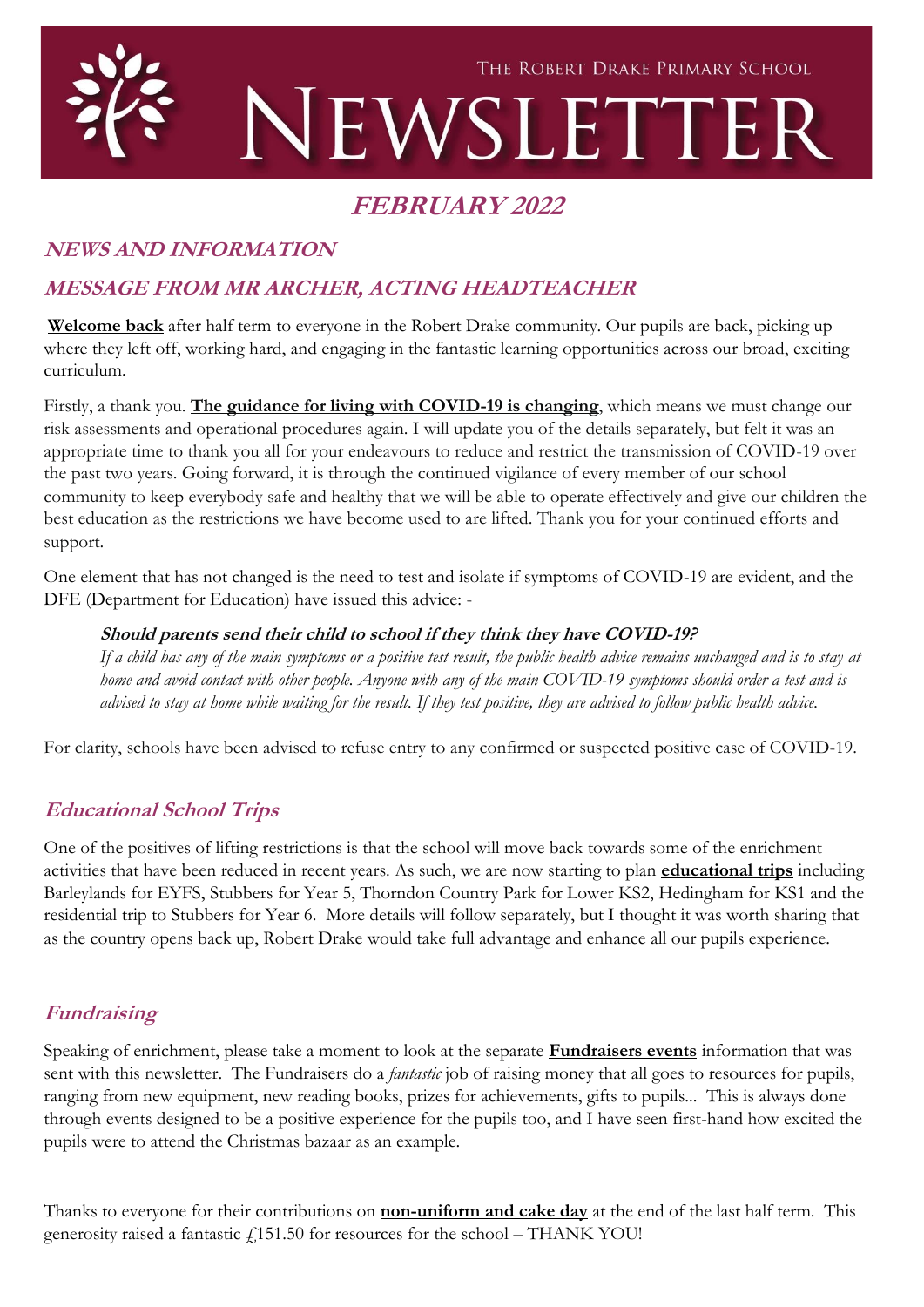



Robert Drake Primary School Fundraisers are now registered with easyfundraising, which means you can raise **FREE** donations for us every time you shop online. Over 6,000 shops and sites will donate to us when you use easyfundraising to shop with them – at no extra cost to yourself!

These donations really mount up and make a BIG difference to us, so we'd really appreciate it if you could take a moment to sign up and support us. It's completely FREE and only takes a moment.

You can find our easyfundraising page by clicking on the link below: [https://www.easyfundraising.org.uk/causes/robertdrakepsf/?utm\\_campaign=raise](https://www.easyfundraising.org.uk/causes/robertdrakepsf/?utm_campaign=raise-more&utm_medium=email&utm_content=gs-e1)[more&utm\\_medium=email&utm\\_content=gs-e1](https://www.easyfundraising.org.uk/causes/robertdrakepsf/?utm_campaign=raise-more&utm_medium=email&utm_content=gs-e1)

**Thank you so much!**

# **Breakfast and After School Club**

Before Christmas, a survey was sent out regarding potential interest in a **Breakfast and After School Club**. A paper summarising the results was shared with Governors last month, who are going to form a working party to look at options for how, when (and if) it is feasible for such a facility to be set up at Robert Drake. As soon as there is more news to share on this development, you'll hear it here first. Thanks again for all those who showed interest and completed the survey.

# **School Events**



Some other events we are holding to enrich the learning of all pupils that I wanted to share with you – next week sees **World Book Day on 3 March 2022** – information has already been shared about this eagerly awaited annual event, and as it's a dressing up opportunity, I wanted to flag it again. I'm looking forward to seeing some brilliant characters from books wandering the corridors!

Keeping to the book theme, on **5 July 2022**, M&M Productions will visit the school to deliver a production of **The Hobbit** to everyone in the school. We've had them visit before and it was a brilliant event that the pupils really enjoyed, so it's one we are looking forward to.

**18 March 2022** will once again be **Red Nose Day for Comic Relief** – our elected School Council are planning a number of events in which we can all take part, more details to follow…

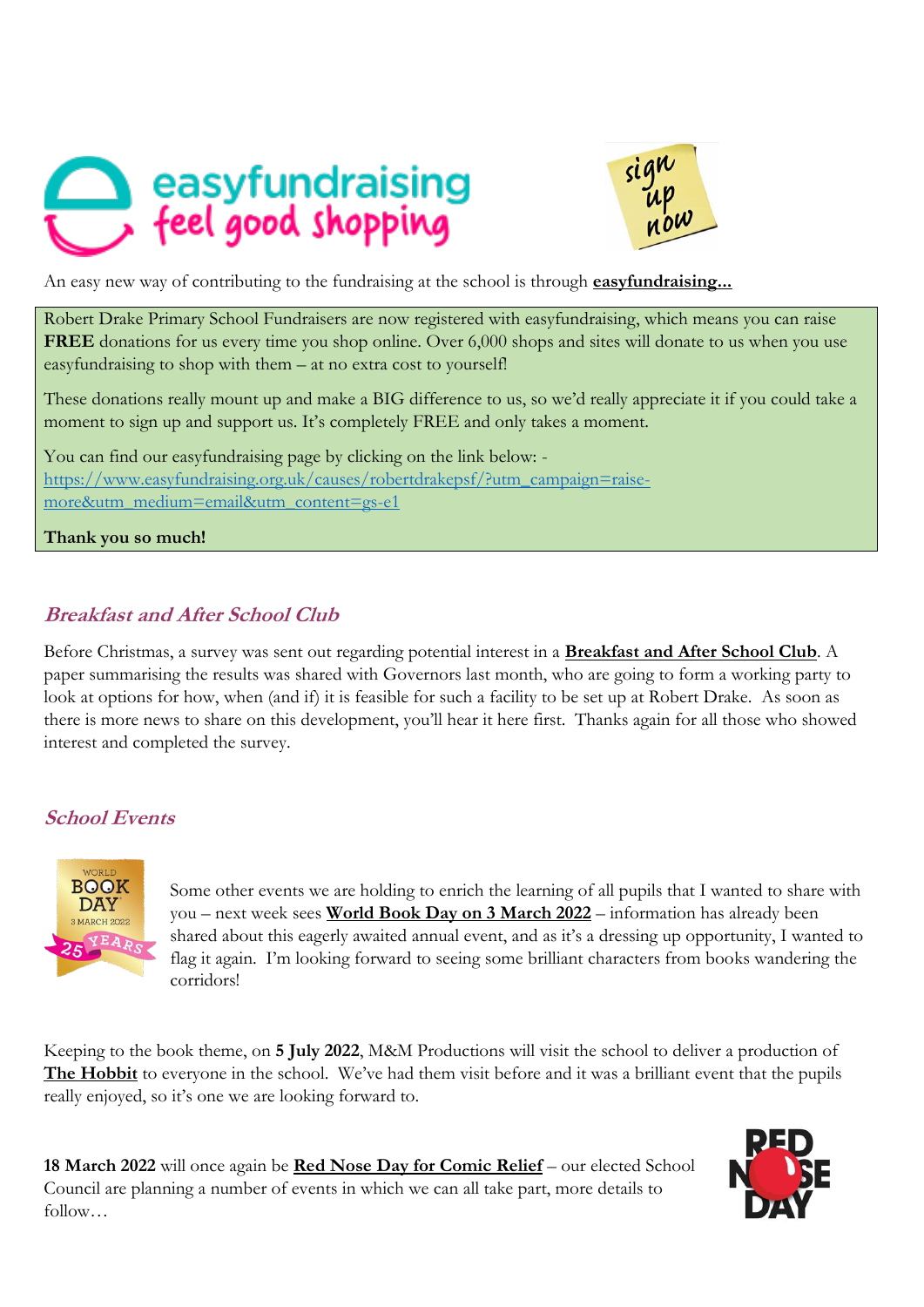For Year 6 pupils, parents will be contacted separately regarding a meeting in school on **Wednesday 16 March 2022**, in which we will tell you all about the **end of key stage 2 assessments (SATs)** which will be taking place on **9-12 May 2022**, and to brief you on the **Stubbers residential trip**.

Before half term, we had an **art and science-based theme week**, focussing on the skeleton. There were some brilliant pieces of art completed for our art challenge, so I thought I would share some work from across the school with you all – below are the masterpieces from: Erica in early years; Hivru and Lillie from key stage 1; Ellie, Mia, Hope and Charlotte from lower and upper key stage 2. These are just a small selection – the quality of the work across the school was fabulous.







Another separate letter will be sent to you regarding **parent consultations** which will take place between **21-24 March 2022**, again virtually following positive feedback about how well it worked previously. This is an opportunity to discuss each pupil's progress during a 10-minute conversation, so please look out for the letter, book an appointment using the link in the letter before 16 March 2022, and we look forward to speaking with you all.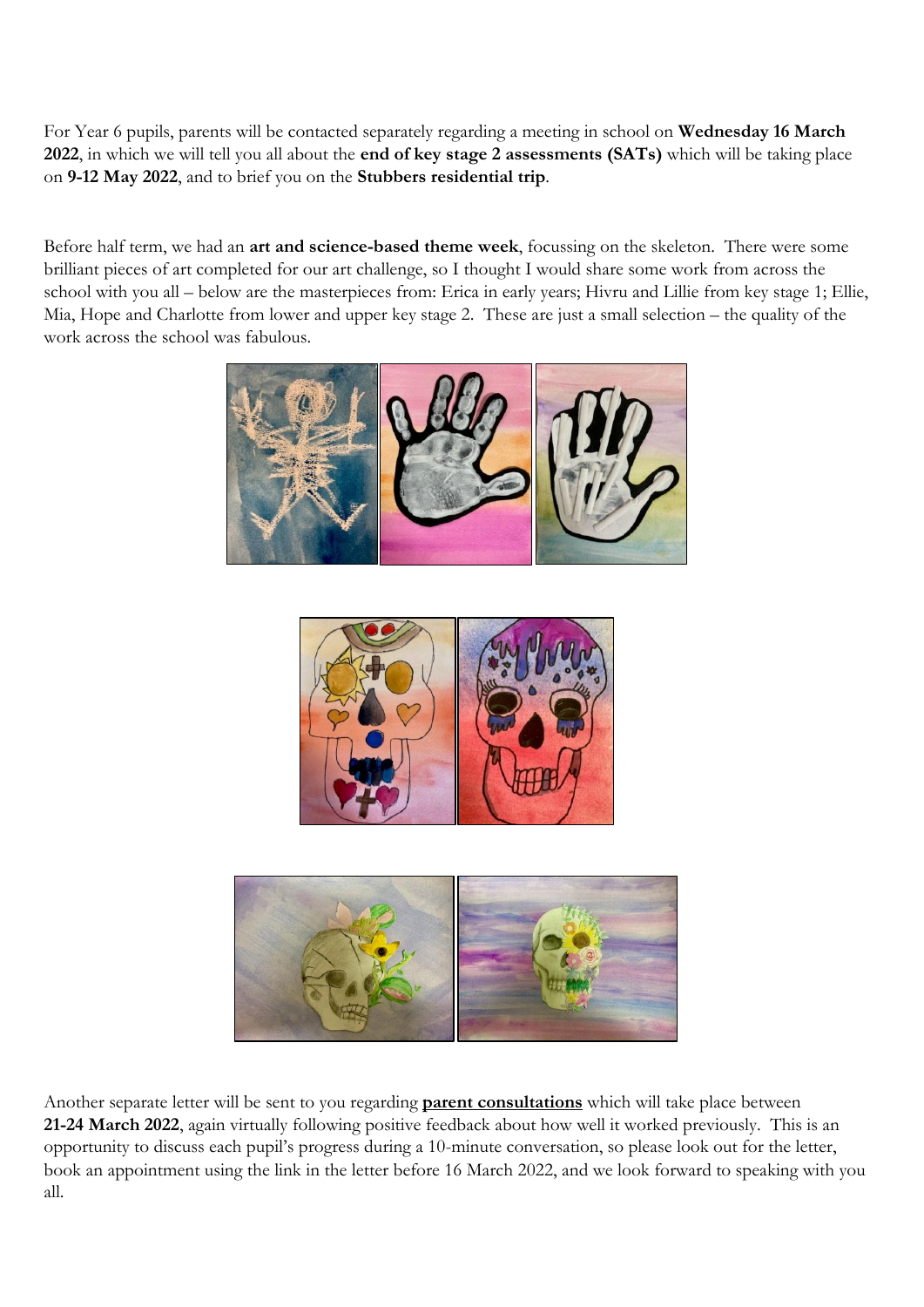#### **Staff changes**



Finally, some news that one of our long serving teachers is leaving to pursue the next challenge in her career. **Miss Maloney** has been at Robert Drake since September 2017 and is a fantastic teacher who is respected and appreciated by all in the school community. She takes up a post at another school next term, so will be leaving us on Friday 1 April 2022. A recruitment process is underway to replace Miss Maloney, and I will update you when I have more information to share in this regard.

Miss Maloney will be missed: she is a highly committed, caring, and enthusiastic member of staff who always has the pupil's wellbeing and learning at the forefront of her mind. I, for one, will always remember how on TT Rockstar's dress up day, she insisted I start assembly with a pink, disco light microphone to "complete" my own Rockstar look – thank you for that Miss Maloney… We all wish her the very best of luck in all her future endeavours.

#### **GOVERNOR NEWS**

**Attendance -** The attendance for January was 94.2%. We expect pupils to be in school every day. Non-term time absence will not be authorised except in exceptional circumstances.

#### **REMINDERS**

# **Tying Back Long Hair**

Please be reminded that all long hair must be tied back whilst at school. This is not part of the uniform but for health and safety reasons, and therefore hair must still be tied back on non-uniform days. Thank you for your assistance in this matter.

#### **School Closure Notification**

If the school has to close for any reason, ie, adverse weather conditions, notification will be put on the school website and parents and carers will be sent a message via ParentMail. In addition, a list of closed schools will appear on the Essex County Council website at the following link:

http://www.essex.gov.uk/Education-Schools/Schools/Dates/Pages/Emergency-School-Closures.aspx

# **Contact Details – to be kept updated**

In the event that your contact details change, please ensure that you complete a new contact detail form and send it in to the Main Office. Please call or e-mail the school office if you need a copy of the form to complete.